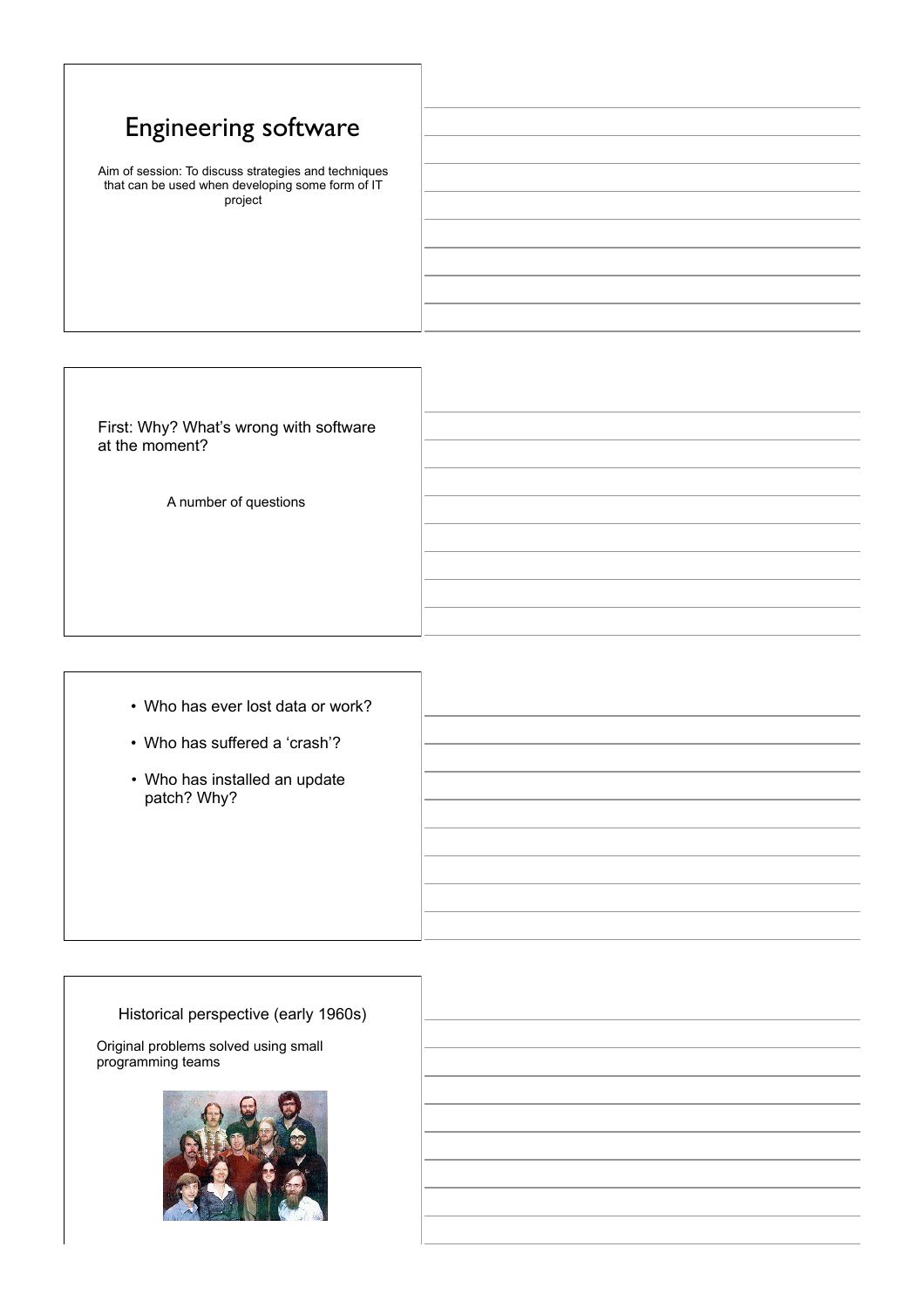..small programming teams so..

- Small numbers of programmers
- Small numbers of communication lines
- Smaller problems specification
- Little management required
- Ad-hoc software development

## Later:

Larger problems (enterprise size systems) tried to scale this approach

- 100's or 1000's of programmers
- No clear management approach

## Outcome:

- Projects delayed / overbudget
- Full of bugs

| Example                                                            |  |
|--------------------------------------------------------------------|--|
|                                                                    |  |
|                                                                    |  |
| One IBM operating system (TSS/360) cost<br>\$millions to construct |  |
|                                                                    |  |
| • Every patch released contained more                              |  |
| errors                                                             |  |
|                                                                    |  |
| • The OS was never fixed properly and                              |  |
| was abandoned after 2 years                                        |  |
|                                                                    |  |
|                                                                    |  |
|                                                                    |  |

| So think of a solution:                                                      |  |
|------------------------------------------------------------------------------|--|
| Which field of knowledge has had a great deal<br>of success building things? |  |
| • Engineering                                                                |  |
| • 200 years of analysed management<br>approaches                             |  |
| • Bridges typically stay up and tunnels<br>generally don't collapse          |  |
|                                                                              |  |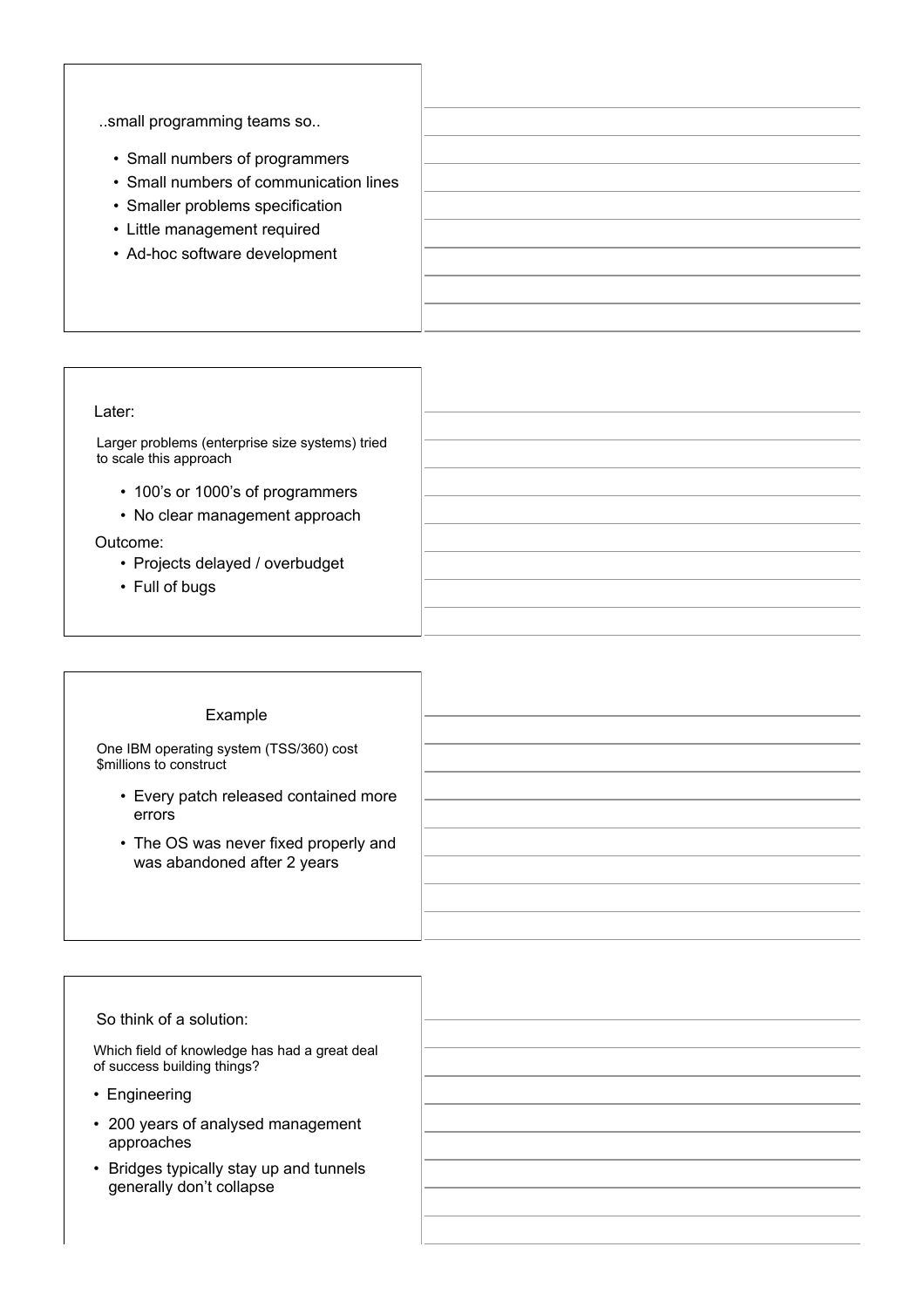• Bridges typically stay up and tunnels generally don't collapse

Tacoma Narrows Bridge (1940)



So apply engineering techniques to the construction of systems involving software

• Note the emphasis on *system* construction

| This works really well:                                                                   |
|-------------------------------------------------------------------------------------------|
| Windows XP was released Nov/Dec 2001                                                      |
| • By January 5 critical update patches<br>had been released                               |
| • 2 of these were to fix problems<br>introduced by the earlier critical update<br>patches |
|                                                                                           |

| What is well engineered software?                                  |  |
|--------------------------------------------------------------------|--|
| • Reliable<br>• Appropriate                                        |  |
| $\cdot$ Efficient<br>• Maintainable                                |  |
| Many different suggested mechanisms for<br>the development process |  |
|                                                                    |  |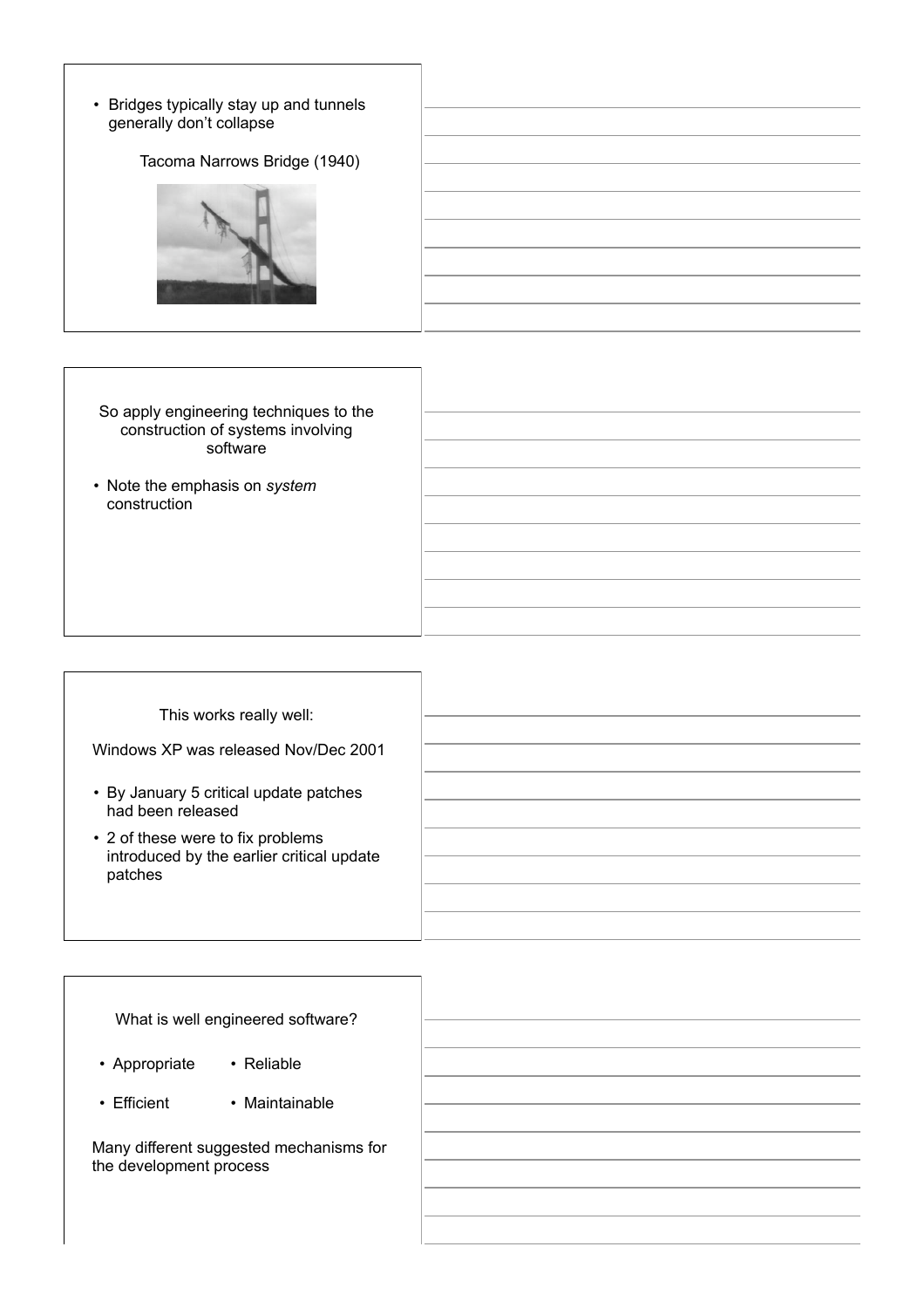| At an abstract level they all follow (at<br>least) |  |
|----------------------------------------------------|--|
| Analysis                                           |  |
|                                                    |  |
| Design                                             |  |
|                                                    |  |
| Testing                                            |  |
|                                                    |  |
| Implementation                                     |  |
|                                                    |  |

| They fall somewhere on this scale |                   |
|-----------------------------------|-------------------|
| Hard THIHHHHHHHH Soft             |                   |
| Strict                            | Less strict       |
| Formal                            | Informal          |
| Rigourous                         | Abstract          |
| E.g.SSADM                         | E.g. Soft Systems |
|                                   |                   |
|                                   |                   |

| Example: SSADM                                                                   |  |
|----------------------------------------------------------------------------------|--|
| Structured Systems Analysis / Design<br>methodology                              |  |
| • Strict methodology<br>• Large amount of paperwork                              |  |
| • Each stage precisely defined in various<br>rulebooks<br>• A waterfall approach |  |

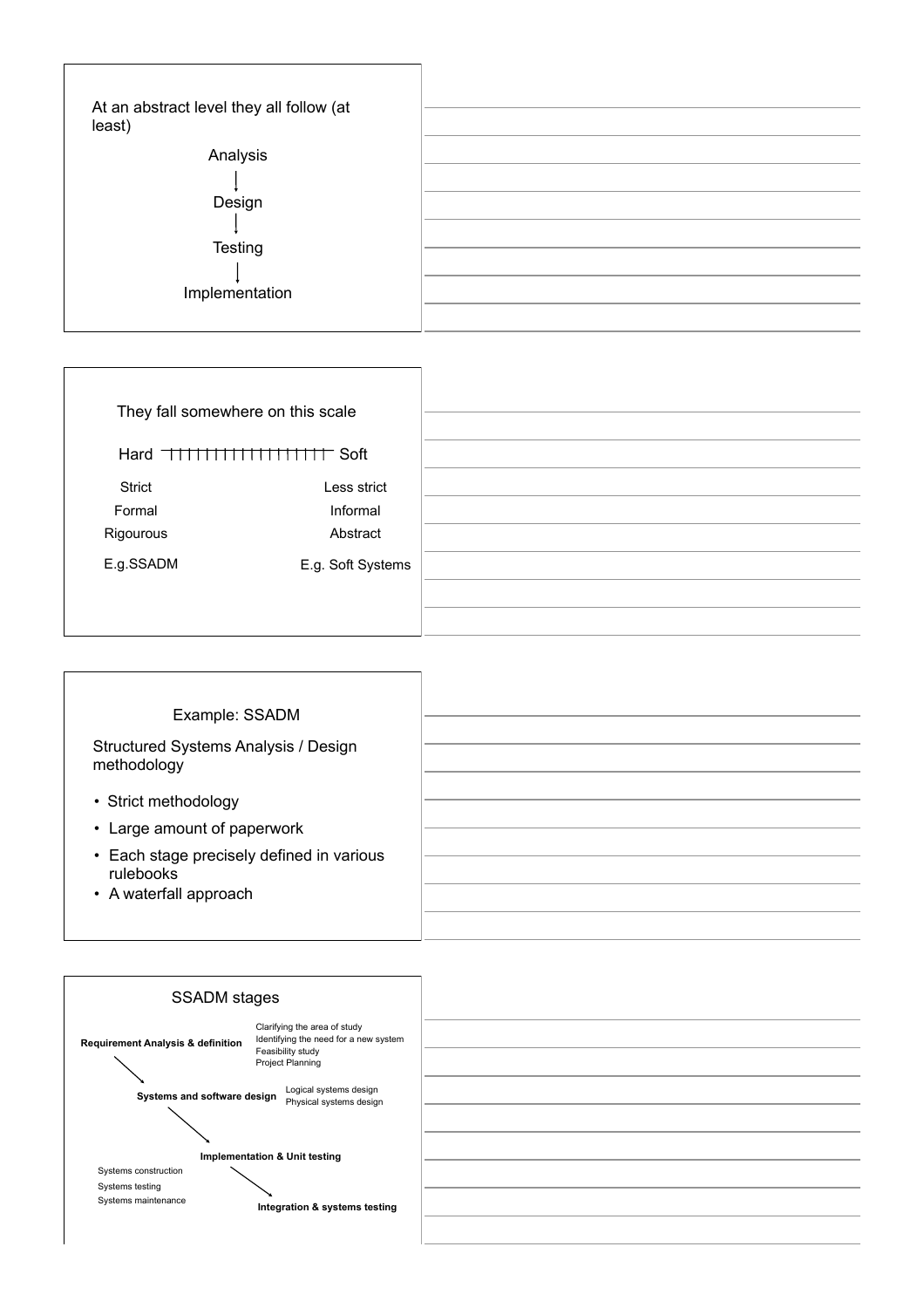| Disadvantages of SSADM                       |  |
|----------------------------------------------|--|
| • Very hard long drawn out process           |  |
| • Large amount of documentation<br>generated |  |
| • Slow, expensive                            |  |
|                                              |  |

| No one methodology is guaranteed to<br>work           |  |
|-------------------------------------------------------|--|
| • SSADM has had some prominent<br>failures            |  |
| • London Ambulance Computer Aided<br>despatch service |  |
| • London stock market system - Taurus                 |  |
|                                                       |  |

| Looking at some of these phases in |  |
|------------------------------------|--|
| more detail                        |  |

- The Analysis phase typically requires a requirements specification
- System requirements should be testable
- Yes/No or True/False responses

| Examples                                                                        |  |
|---------------------------------------------------------------------------------|--|
| • The system will be fast                                                       |  |
| The system must process 5000 records per second                                 |  |
| • The system will have a user friendly<br>interface                             |  |
| The system should follow Apples GUI guidelines as<br>sepcified in document  etc |  |
|                                                                                 |  |
|                                                                                 |  |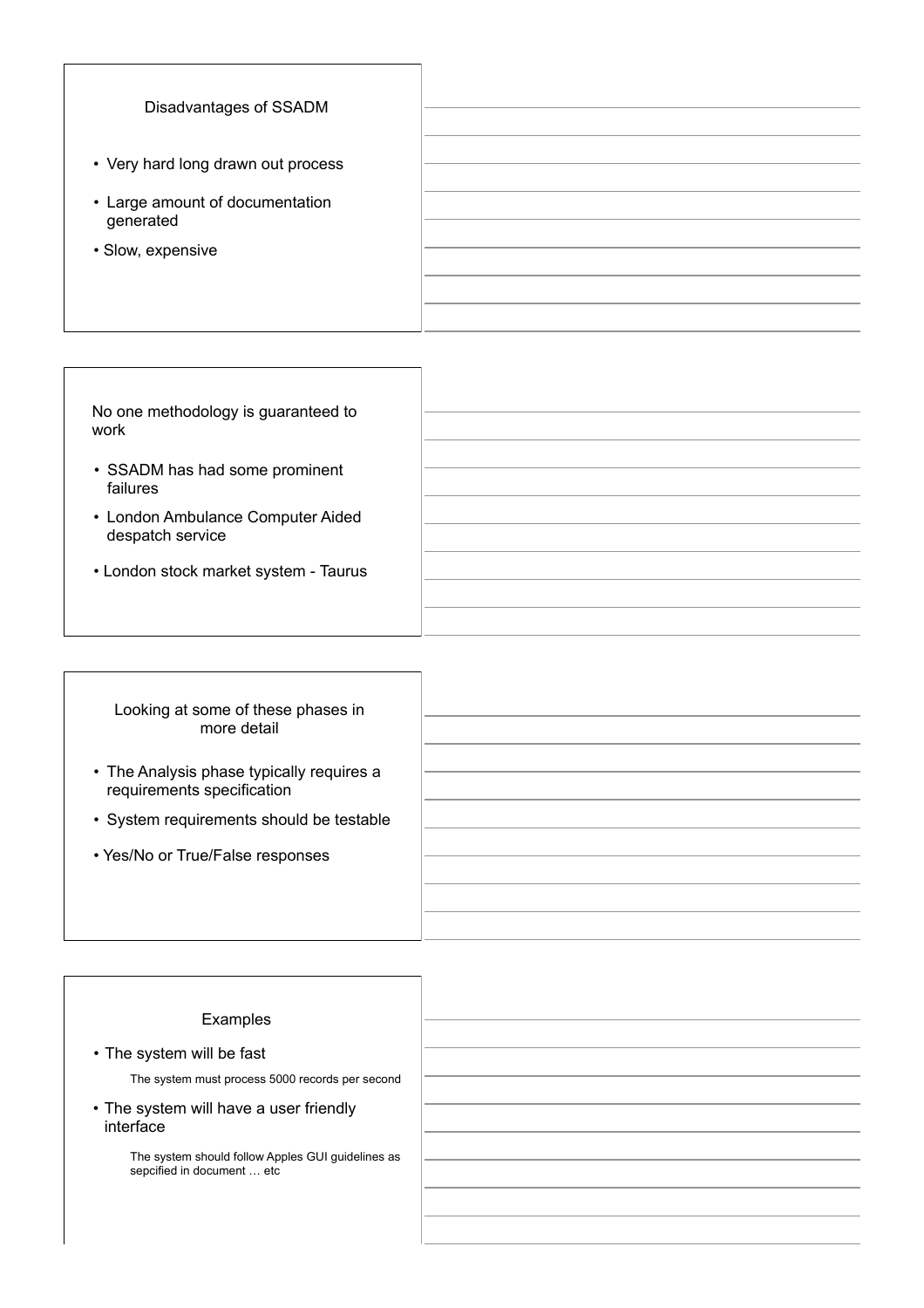

- UML (Unified modeling language)
- Diagrams of entities (objects) and the links (relationships between them)



Design can be done in a variety of ways

- Exploratory quickly build a system, try it, refine it, try it, refine it etc.
- Prototyping Build a one off prototype, analyse it and then restart the process
- Formal transformation construct a strict formal definition and then transform it into a working system (VDM)

| Implementation<br>• Could be done in low level language<br>(assembly or machine code)                                                                                                                                                                                                                                                                                                                                                                                                                                        |                                                                     |  |
|------------------------------------------------------------------------------------------------------------------------------------------------------------------------------------------------------------------------------------------------------------------------------------------------------------------------------------------------------------------------------------------------------------------------------------------------------------------------------------------------------------------------------|---------------------------------------------------------------------|--|
| 66666666<br>ebp<br>push<br>00000001<br>ebp, esp<br>nov<br>00000003<br>ecx, [ebp+arg_0]<br><b>ROUZX</b><br>00000007<br>ebp<br>pop<br>00000008<br>$dx$ , $c1$<br><b>ROUZX</b><br>00000000<br>eax, [edx+edx]<br>lea<br>0000000F<br>eax, edx<br>add<br>00000011<br>eax, 2<br>sh1<br>00000014<br>eax, edx<br>add<br>00000016<br>shr<br>eax, 8<br>00000019<br>cl, al<br>sub<br>0000001B<br>c1, 1<br>shr<br><b>GGGGGG1D</b><br>al, cl<br>add<br>0000001F<br>a1, 5<br>shr<br>00000022<br>eax, al<br><b>ROVZX</b><br>00000025<br>retn | Terse, harder to<br>program<br>Very fast, small<br>footprint (size) |  |